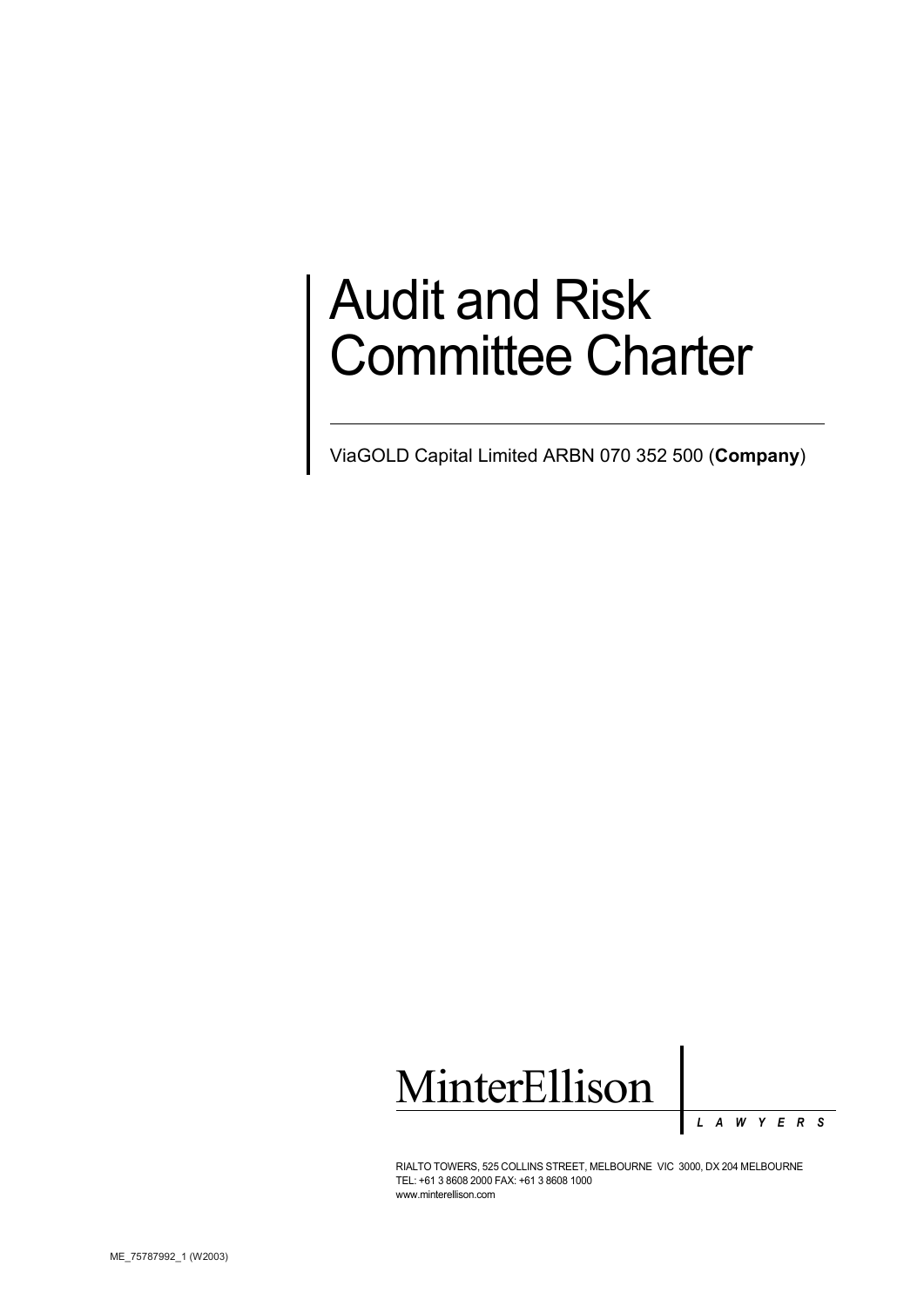## 1. Introduction

- 1.1 The Audit and Risk Committee is a committee of the board of directors (**Board**) of ViaGOLD Capital Limited (**Company**).
- 1.2 The Board established the Audit and Risk Committee under the Company's constitution.
- 1.3 This Charter sets out the scope of the Audit and Risk Committee's responsibilities in relation to the Company and its controlled entities (**Group**).
- 1.4 The Audit and Risk Committee is part of the Board and is accountable to the Board for its performance.
- 1.5 The role of the Audit and Risk Committee is not an executive role.

# 2. Objective

The objectives of the Audit and Risk Committee are to:

- (a) help the Board achieve its objectives in relation to:
	- (i) external and internal financial reporting;
	- (ii) the application of accounting policies;
	- (iii) legal and regulatory compliance; and
	- (iv) internal control and risk management systems;
- (b) maintain and improve the quality, credibility and objectivity of the financial accountability and reporting processes (including financial reporting on a consolidated basis);
- (c) oversee the appointment, remuneration, qualifications, independence and performance of the external auditor and the integrity of the audit process as a whole;
- (d) promote a culture of compliance;
- (e) ensure effective external audit functions and communication between the Board and the external auditors; and
- (f) review and generally assess the effectiveness ofthe Group's compliance strategies and compliance functions.

# 3. External financial reporting

The Audit and Risk Committee is responsible for:

- (a) assessing the appropriateness and application of the Group's accounting policies and principles and any changes proposed or required in order for them to accord with the applicable financial reporting framework;
- (b) obtaining an independent judgment from the external auditor about:
	- (i) the acceptability and appropriateness of accounting policies and principles put forward by management; and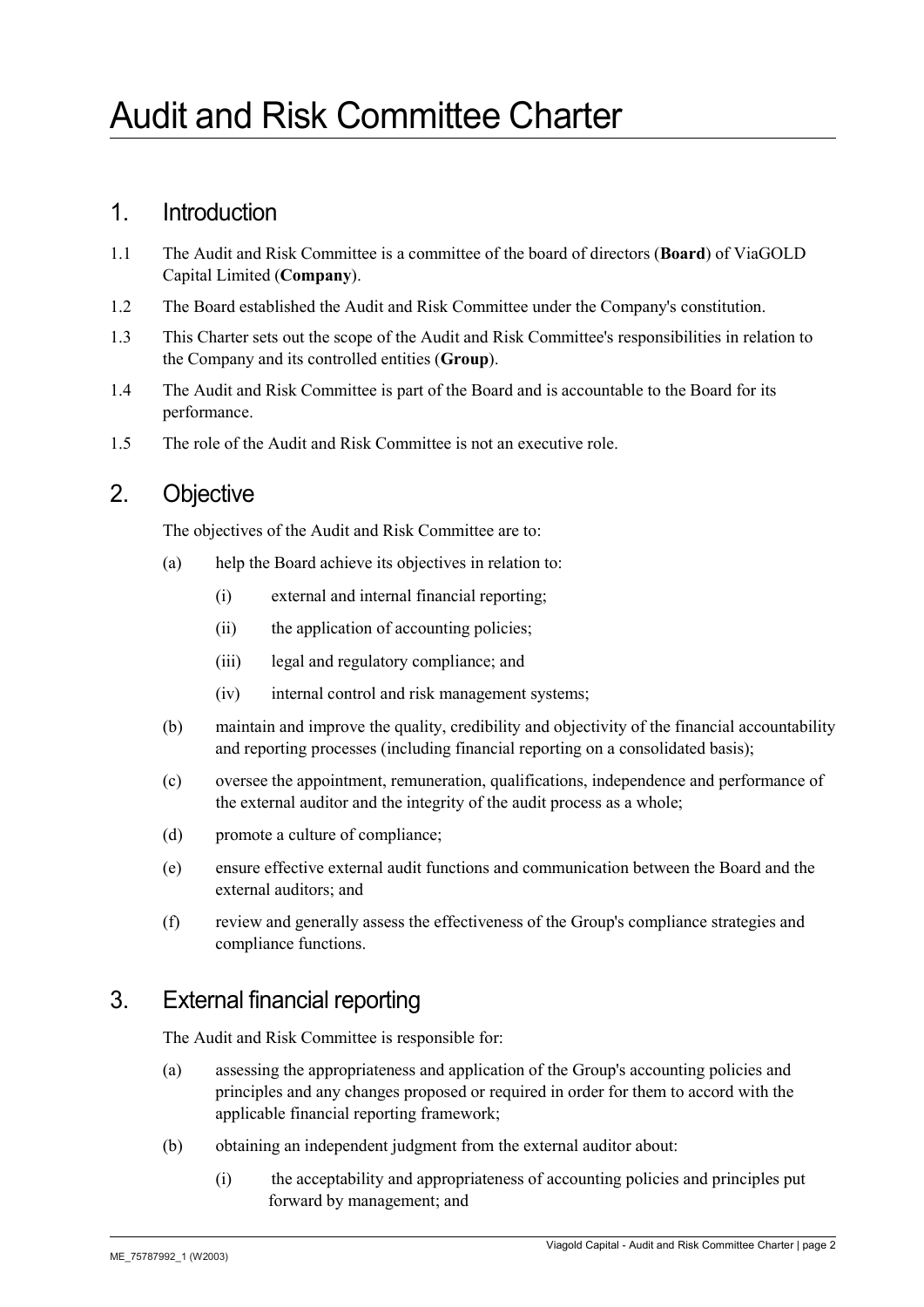- (ii) the clarity of current or proposed financial disclosure practices as put forward by management;
- (c) assessing any significant estimates or judgments in the financial reports (including those in any consolidated financial statements) by:
	- (i) querying management as how they were made; and
	- (ii) querying the external auditors as how they concluded that those estimates were reasonable;
- (d) reviewing compliance with all related party disclosures required (where applicable) by accounting standards and the *Corporations Act 2001* (Cth);
- (e) assessing information from external auditors that may affect the quality of financial reports (for example, actual and potential material audit adjustments, financial report disclosures, non-compliance with laws and regulations, and internal control issues);
- (f) reviewing any half-yearly and annual financial reports (including those prepared on a consolidated basis) with management, advisers and the external auditors (as appropriate) to assess (among other things):
	- (i) the compliance of accounts with accounting standards and the *Corporations Act 2001* (Cth); and
	- (ii) the nature and impact of any changes in accounting policies during the applicable period;
- (g) discussing any draft audit opinion letter with the external auditors before it is finalised;
- (h) receiving any management letter from the external auditors;
- (i) reviewing and, as required, recommending amendments to all interim and final financial reports and annual (and other) reports to ASIC and ASX and recommending to the Board their approval and adoption by the Board;
- (j) reviewing compliance by the Group with its IATA and Travel Compensation Fund reporting and lodgement obligations; and
- (k) following up on any matter raised by the Board regarding financial reports, audit opinions and management letters.

# 4. Risk management and internal control

The Audit and Risk Committee is responsible for:

### **Risk management and internal audit, compliance and control systems**

- (a) overseeing the establishment and implementation of risk management and internal compliance and control systems and ensuring there is a mechanism for assessing the efficiency and effectiveness of those systems:
- (b) approving and recommending to the Board for adoption policies and procedures on risk management and oversight and to establish an effective and efficient system for:
	- (i) identifying, assessing, monitoring and managing risk; and
	- (ii) disclosing any material change to the risk profile of or faced by the Company;
- (c) regularly reviewing and updating the risk profile;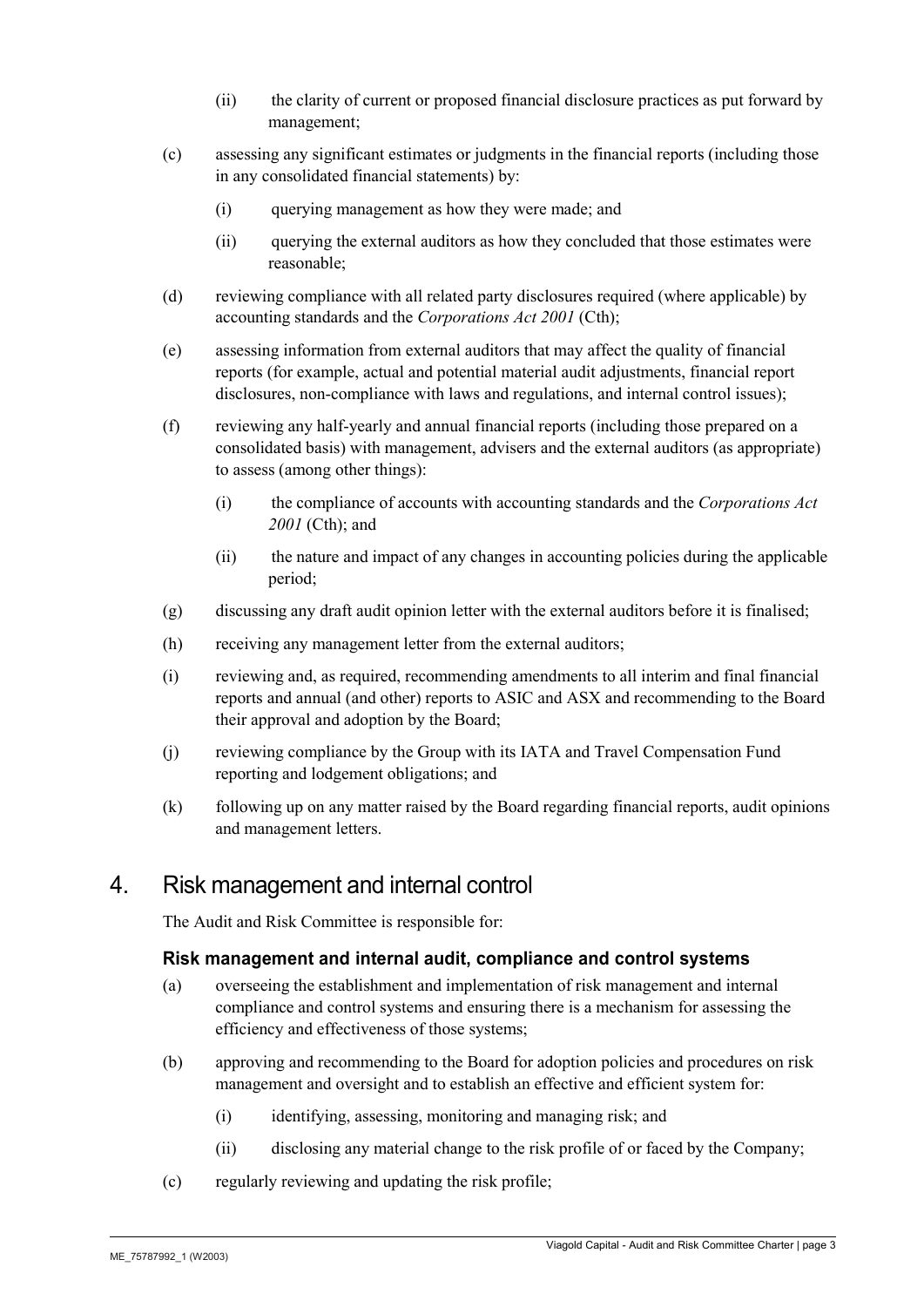- (d) assessing the adequacy of the internal risk control systems with management and external auditors;
- (e) monitoring the effectiveness of the internal risk control systems;
- (f) ensuring the risk management systems take into account all material risks, including risks arising from:
	- (i) implementing strategies (strategic risk);
	- (ii) operations orexternal events (operational risk);
	- (iii) legal and regulatory compliance (legal risk);
	- (iv) inappropriate business conduct and ethics (corporate responsibility risk);
	- $(v)$  changes in community expectations of corporate behaviour (reputation risk);
	- (vi) a counterparty's financial obligations within a contract (credit risk);
	- (vii) changes in financial and physical market prices (market risk); and
	- (viii) being unable to fund operations orconvert assets into cash (liquidity risk);
- (g) assessing if management has controls in place for unusual transactions and any potential transactions that may carry more than an acceptable degree of risk;
- (h) regularly assessing the need for an internal audit capability and, if it is determined that there is a need, the method of its introduction and/or the scale, scope and resourcing of that internal audit capability.

## **Key financial risks**

- $(i)$  assessing and prioritising the areas of greatest potential financial risk, including:
	- (i) safeguarding assets;
	- (ii) litigation and claims;
	- (iii) non-compliance with laws, regulations, standards and best practice guidelines that may result in significant financial loss;
	- (iv) important judgments and accounting estimates;and
	- (v) maintenance of proper accounting records;
- (i) assessing the internal process for determining areas of greatest potential financial risk;
- $(k)$  assessing and monitoring the management of areas of greatest potential financial risk;
- (l) reporting to the Board on the adequacy of the financial risk management;

### **Legal and regulatory risks**

- (m) assessing and prioritising the areas of greatest legal and regulatory risk;
- (n) assessing the internal processes for determining, monitoring and managing areas of greatest legal and regulatory risk;
- (o) receiving reports from management of any actual or suspected fraud, theft or other breach of the law;
- (p) monitoring compliance with legal and regulatory obligations;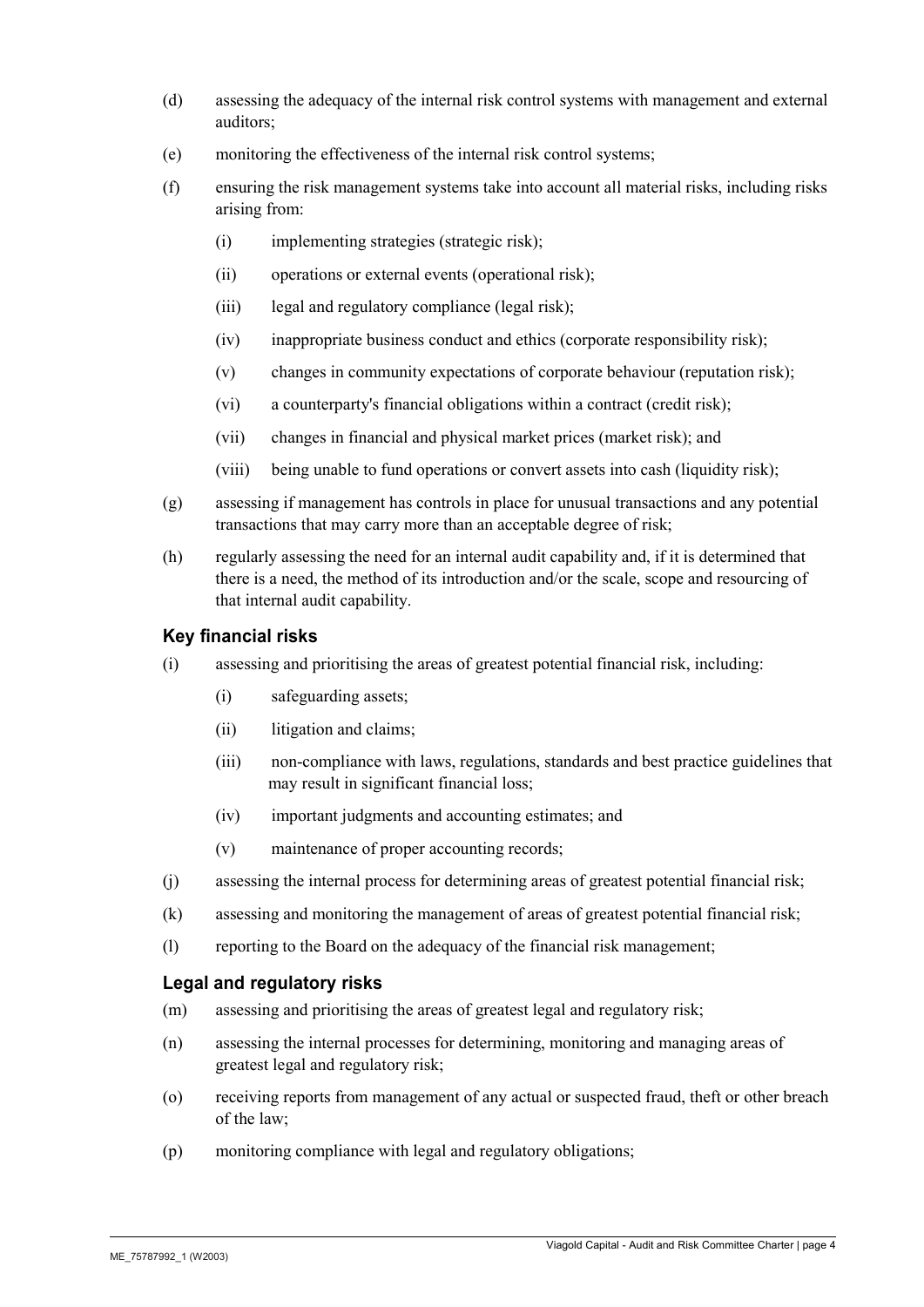- (q) reporting and making recommendations to the Board regarding:
	- $(i)$  the management of areas of greatest legal and regulatory risk (including fraud and theft); and
	- (ii) compliance with legal and regulatory obligations;

#### **Tax**

(r) reviewing management's practices and systems for managing the imposition and impact of taxation on the Group;

#### **Disclosure and reporting**

- (s) ensuring management establishes a comprehensive process to capture information that must be disclosed to ASX;
- (t) reviewing management's processes for ensuring and monitoring compliance with laws, regulations and other requirements relating to the external reporting of financial and nonfinancial information (including, among other things, preliminary announcements, interim reporting, open or one-on-one briefings and continuous disclosure);
- (u) assessing management's processes for ensuring non-financial information in documents (both public and internal) does not conflict inappropriately with financial reports and other documents;
- (v) assessing internal control systems relating to the release of confidential or other potentially adverse information of or pertaining to the Group; and
- (w) reviewing for completeness and accuracy the reporting of corporate governance practices in accordance with the ASX Listing Rules.

## 5. External audit

The Audit and Risk Committee is responsible for:

- (a) approving and recommending to the Board for acceptance, the terms of engagement with the external auditor at the beginning of each year;
- (b) regularly reviewing with the external auditor:
	- (i) the scope of the external audit;
	- (ii) any conflicts or potential conflicts between the interests of the external auditor and the interests of the Group;
	- (iii) identified risk areas; and
	- (iv) any other agreed procedures;
- (c) approving and recommending to the Board for adoption, policies and procedures for appointing or removing an external auditor, including criteria for:
	- (i) technical and professional competency;
	- (ii) adequacy of resources; and
	- (iii) experience, integrity, objectivity and independence;
- (d) recommending to the Board for approval, the appointment or removal of an external auditor based on those policies and procedures referred to in paragraph (c);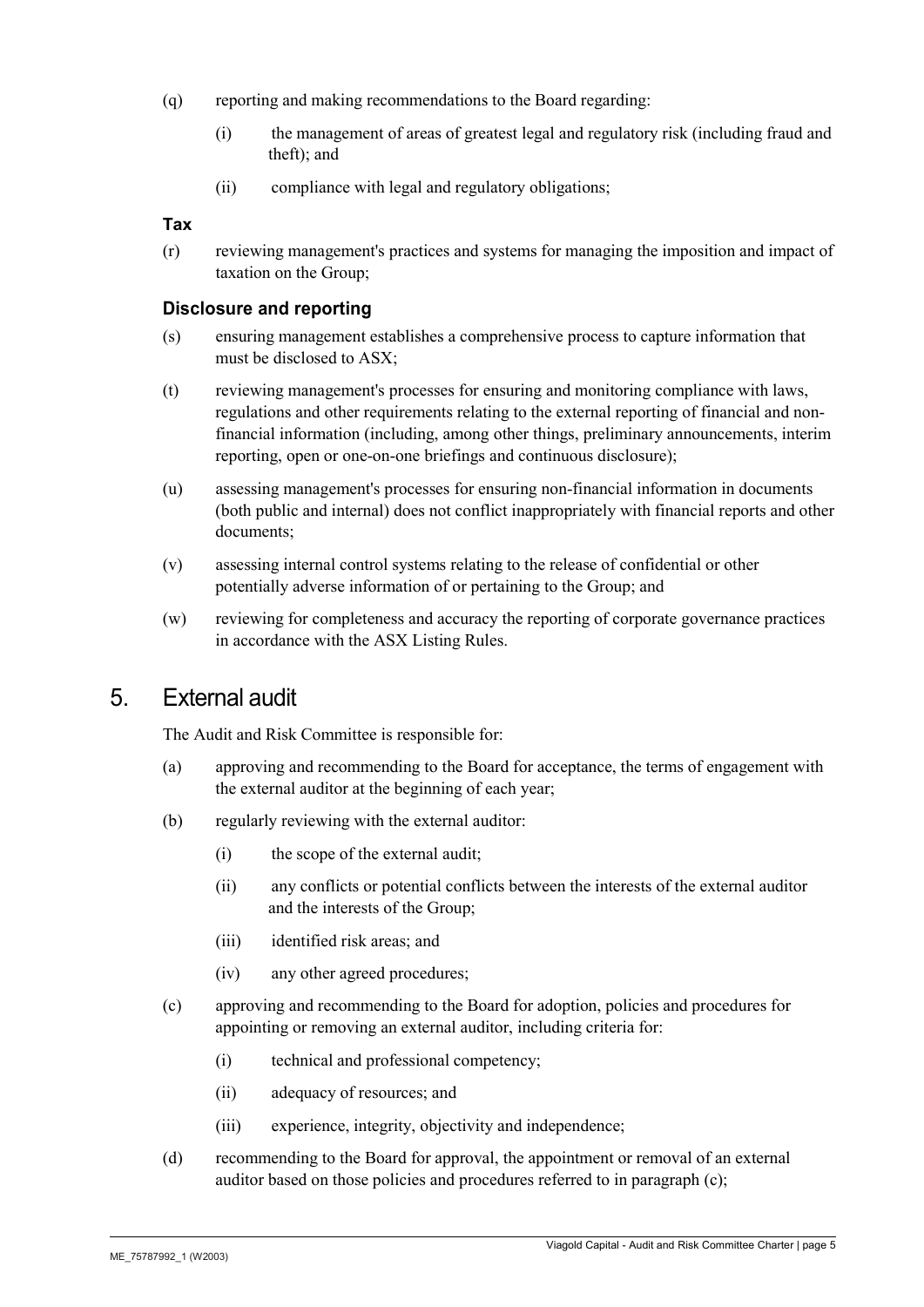- (e) reviewing and assessing on a regular basis the compliance of the external auditor with criteria referred to in paragraph (c);
- (f) recommending to the Board the remuneration of the external auditor;
- (g) regularly reviewing the effectiveness and independence of the external auditor taking into account:
	- (i) the length of appointment;
	- (ii) the last dates lead engagement partners were rotated;
	- (iii) an analysis and disclosure of fees paid to external auditors, including the materiality of fees paid for non-audit services and the nature of those services; and
	- (iv) any relationships with the Group or any other body or organisation that may impair or appear to impair the external auditor's independence;
- (h) satisfying itself that the external auditor can do an effective, comprehensive and complete audit for the external auditor's set fee;
- (i) recommending to the Board for approval the types of non-audit services that the external auditor may provide without impairing or appearing to impair the external auditor's independence;
- (j) meeting periodically with the external auditors and inviting them to attend Audit Committee meetings to:
	- (i) review their plans for carrying out internal control reviews;
	- (ii) consider any comments made in the external auditor's management letter, particularly, any comments about material weaknesses in internal controls and management's response to those matters; and
	- (iii) make recommendations to the Board;
- (k) asking the external auditor if there have been any significant disagreements with management, whether or not they have been resolved;
- (l) monitoring and reporting to the Board on management's response to the external auditor's findings and recommendations;
- (m) reviewing all representation letters signed by management and ensuring information provided is complete and appropriate; and
- (n) receiving and reviewing the reports of the external auditor.

## 6. Other responsibilities

The Audit and Risk Committee is responsible for:

- (a) reviewing management's recommendations concerning the scope, cover and cost of insurance, including insurance relating to directors and officers liability, company reimbursement, professional indemnity, crime, special accident and trustees liability;
- (b) if it considers appropriate, investigating any complaint or allegation made to it;
- (c) reviewing and monitoring any related party transaction and recommending its approval; and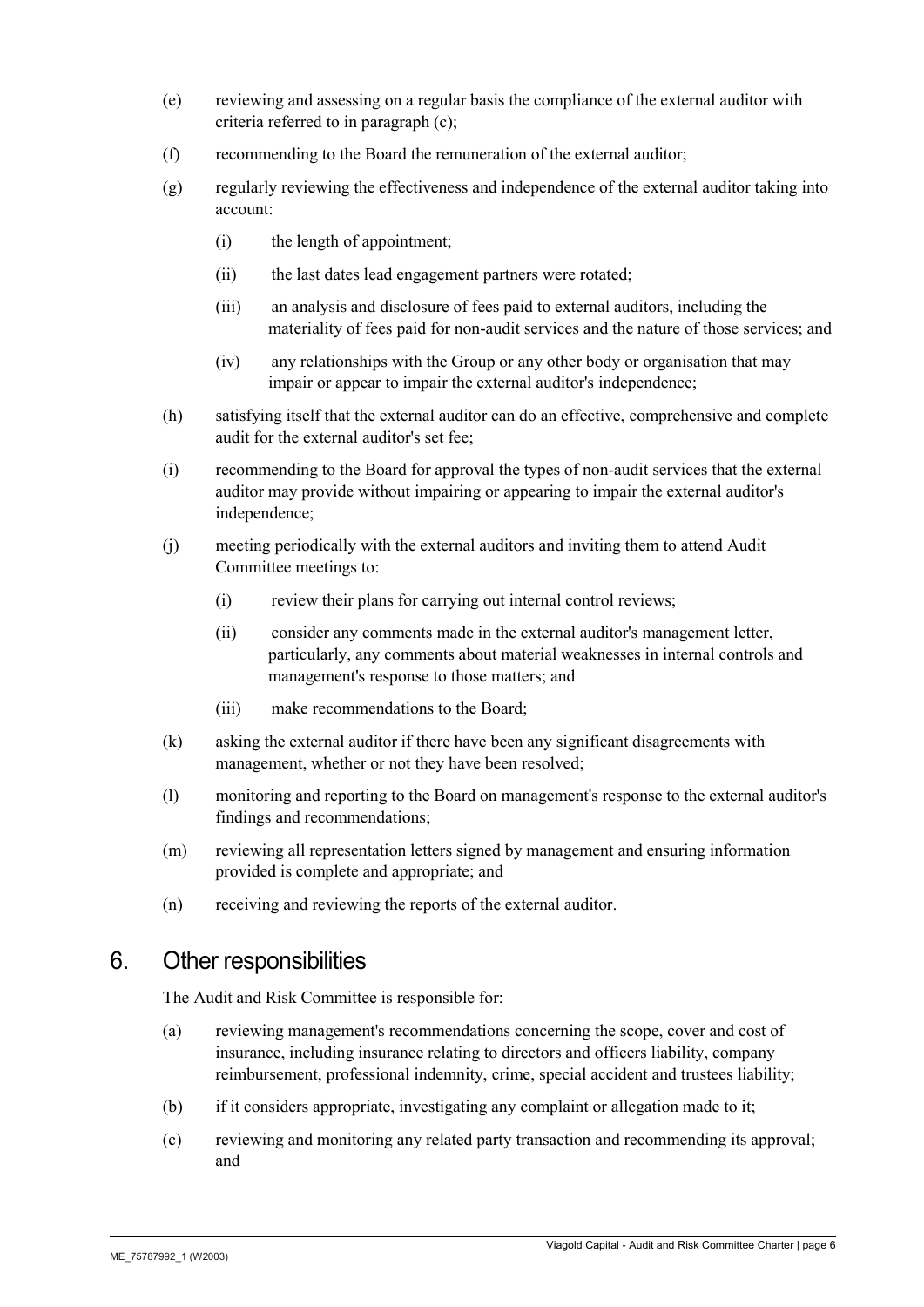(d) ensuring the audit, risk management and compliance policies and procedures are adequately documented and that those documents are reviewed and updated for any legal and regulatory developments.

# 7. Audit Committee composition

- 7.1 The Audit and Risk Committee must comprise at least three members;
- 7.2 If the circumstances ofthe Group permit and it is reasonably practicable to do so or if it is required by law, the Audit and Risk Committee will comprise of the following members:
	- (a) only non-executive Directors;
	- (b) a majority of independent Directors; and
	- (c) an independent chairperson (who is also not the chairman of the Board).
- 7.3 The Audit and Risk Committee will appoint its chairman.
- 7.4 The Audit and Risk Committee must be of sufficient size, independence and technical expertise to effectively discharge its mandate.
- 7.5 Each member of the Audit and Risk Committee should have an understanding of the industry in which the Group operates.
- 7.6 The Board will decide appointments, rotations and resignations of members of the Audit and Risk Committee having regard to the ASX Listing Rules and the *Corporations Act 2001* (Cth).

# 8. Audit and Risk Committee meetings

- 8.1 The Audit and Risk Committee will meet as often as it considers necessary.
- 8.2 A quorum for an Audit and Risk Committee meeting is two members of the Committee. Any member of the Audit and Risk Committee may call a meeting of the Audit and Risk Committee. The chairman of the Audit and Risk Committee will not have a second or casting vote. Any person (including expert advisors) it regards as appropriate may be invited to attend meetings of the Audit and Risk Committee, but not necessarily for the full duration of the meeting. An invitation to attend meetings of the Audit and Risk Committee may at any time be issued by the Committee to:
	- the Managing Director;
	- the Chief Financial Officer; and
	- the engagement partner of the external auditor.
- 8.3 Audit and Risk Committee meetings may be held by any technological means allowing its members to participate in discussions even if all of them are not physically present in the same place. A member who is not physically present but participating by technological means is taken to be present.
- 8.4 The Audit and Risk Committee may pass orapprove a resolution without holding a meeting in accordance the procedures (so far as they are appropriate) in section 248A of the *Corporations Act 2001* (Cth).

# 9. Minutes of Audit and Risk Committee meetings

9.1 The Audit and Risk Committee must keep minutes of its meetings.